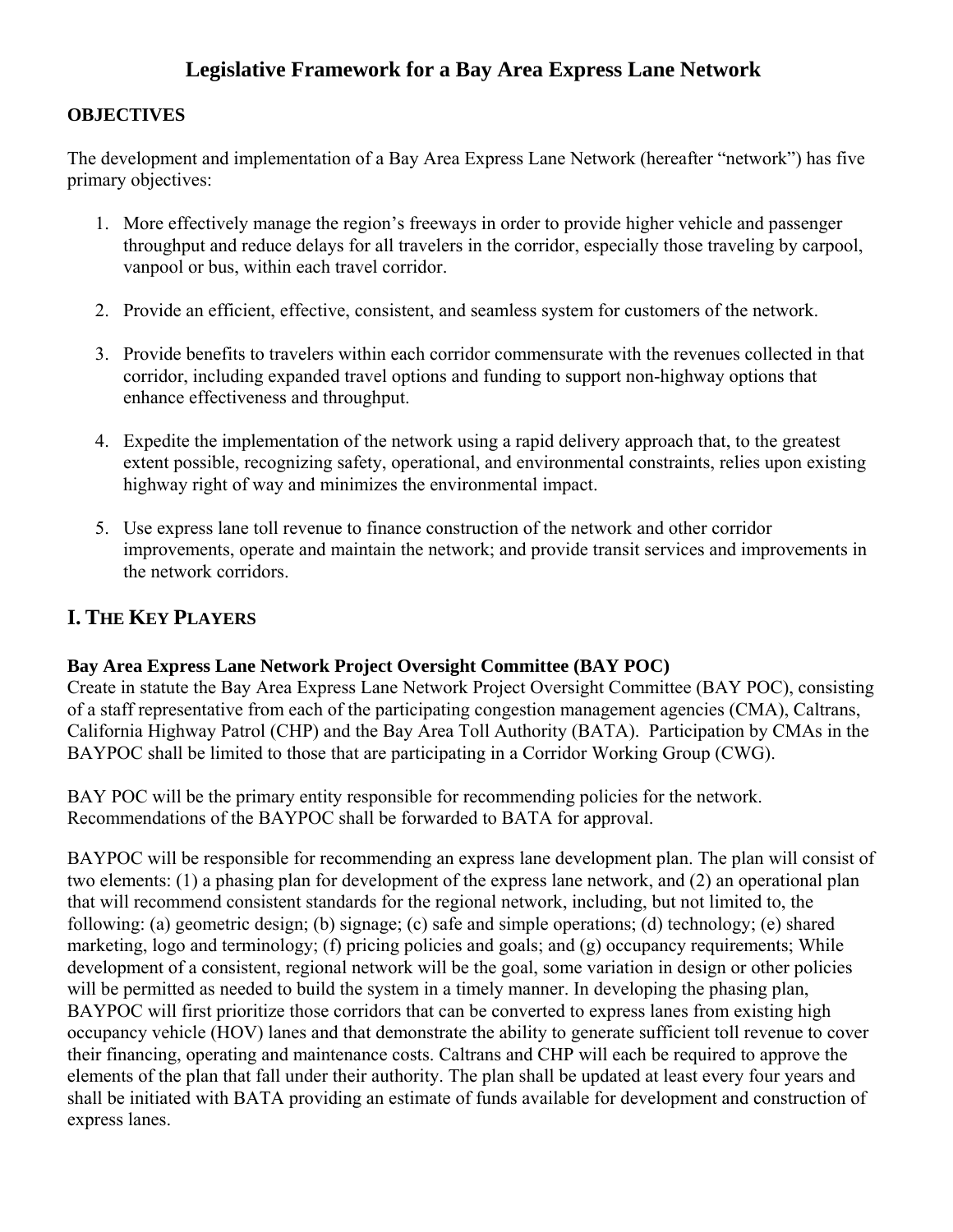#### **Bay Area Toll Authority (BATA)**

The legislation will authorize BATA to acquire, construct, administer and operate an express lane network within the jurisdiction of the Metropolitan Transportation Commission. It will provide that BATA is responsible for: (a) establishing and approving standards for the network; (b) adopting a phasing plan for construction of the network, consistent with the goal of rapid delivery; (c) toll collection and the maintenance and operation of the toll collection equipment; (d) all financial management, including the issuance of express lane toll revenue bonds for the network, toll setting authority and project financing; and (e) compliance with any requirements necessary to meet financing obligations and assure efficient operation and build-out of the network. While BATA shall be responsible for the financial management of the express lane network toll revenue stream, the legislation will not preclude a local agency from proposing to use its own funds, including bonds backed by sources other than express lane tolls, for a portion of the construction of the network. The legislation will authorize BATA to use bridge tolls for costs associated with the network.

## **Corridor Working Groups**

Implementation of the network shall follow a corridor-based model that recognizes commute-sheds and geographic communities of interest as the most effective and customer-oriented approach. The legislation shall establish Corridor Working Groups (CWGs) as subgroups within the BAYPOC. The initial CWGs shall be based on the existing, statutorily created HOT lane corridors. The legislation will provide flexibility to allow new CWGs to be created, existing ones merged and membership changed to reflect actual travel patterns. The CWG shall propose the geographic boundary of the corridor subject to approval by the CMAs in which the express lane corridors are located and BATA.

CWGs shall be comprised of a staff representative of a CMA as well as a representative of Caltrans, CHP and BATA. CMA membership in a CWG shall include all of the following: (a) a Bay Area CMA that has committed funding associated with that county to the final design or construction of an express lane corridor; (b) a CMA whose board has an adopted policy in support of developing an express lane project along the corridor within the BAYPOC framework; (c) a CMA in which the corridor is located; or (d) a Bay Area CMA that represents a county whose residents comprise a significant share of the toll payers along the corridor. The legislation should allow each CWG to determine its own representation and voting arrangements to reflect the level of county investment and the commute shed patterns served by the corridor.

## **II. USE OF REVENUE**

Bond financing will require toll revenues from each corridor to be pooled for financing purposes and spent first on debt service and financing costs associated with phased construction of the network, including all debt service and bond covenant requirements, potential reimbursement of local funds previously invested in the HOV lane system, operation (including collection and enforcement), maintenance, and administration of the express lanes. At least 95 percent of revenues net of operating, maintenance, debt service, financing costs and all covenants required of the issuance generated within each corridor  $-$  "corridor revenues"  $-$  will be provided to that corridor's corridor working group to fund projects in the corridor investment plan. The use of corridor revenues shall be determined by the CWGs in Corridor Investment Plans, as described below.

BATA will establish a process whereby a CMA who is a project sponsor of a CIP project can access the corridor revenues from BATA by (1) submitting an invoice for CIP expenditures or (2) receive regular